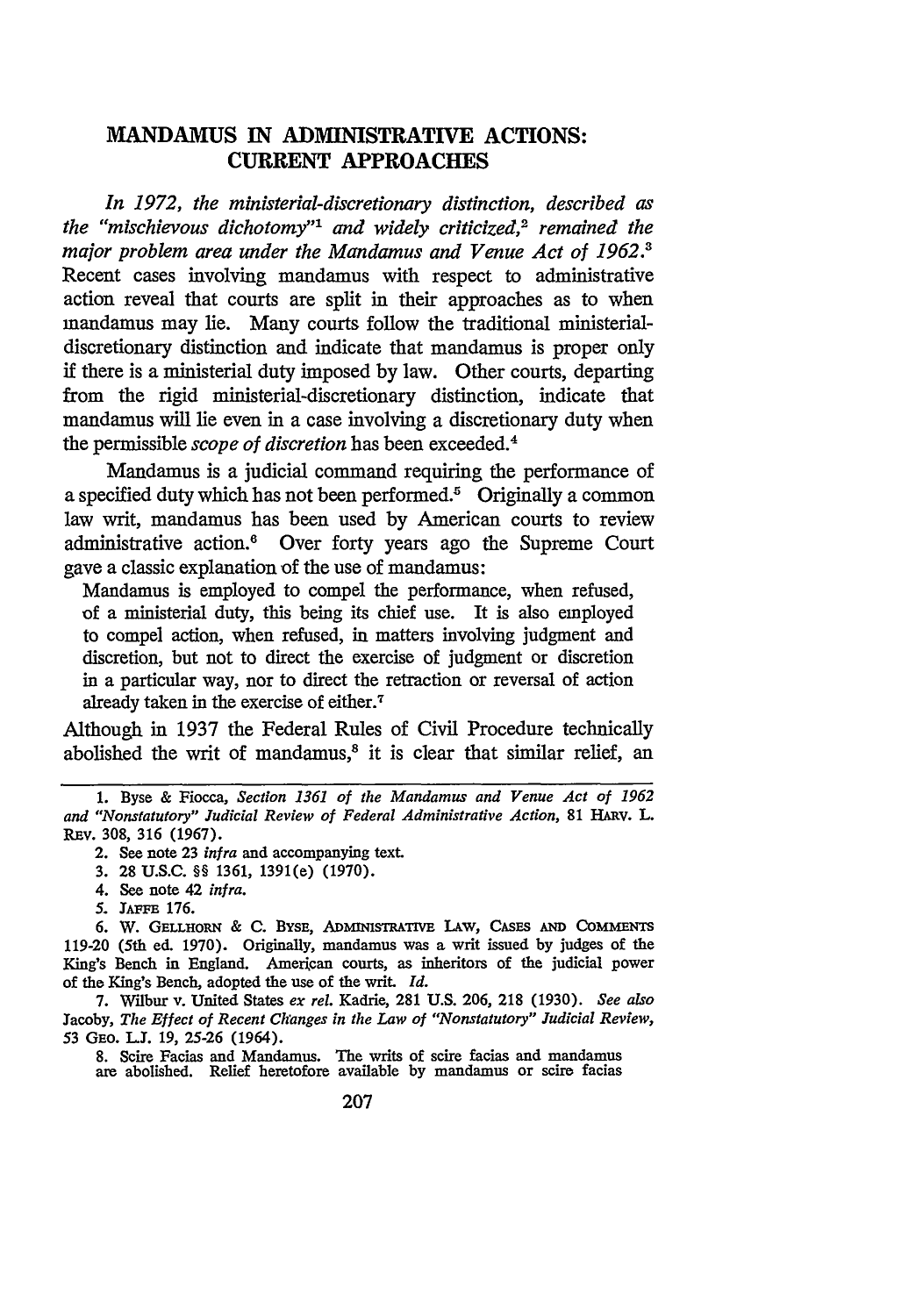action in the nature of mandamus, is still available; $9$  Rule 81(b) specifically provides that the relief previously available under the writ of mandamus may still be obtained.<sup>10</sup> Apparently, the mandamus relief presently available is granted or withheld under the same principles that governed the former common-law writ.<sup>11</sup> Under this traditional approach, mandamus will lie only if the duty of the officer is ministerial-a duty positively commanded, plainly defined, and peremptory.<sup>12</sup> If the duty is determined to be discretionaryallowing some exercise of judgment-mandamus is improper.<sup>18</sup>

Prior to 1962, except for the District Court for the District of Columbia,14 federal courts had no jurisdiction to issue original writs of mandumus. $15$  As a result, parties throughout the country seeking mandamus relief, including relief in response to federal administrative action, were forced to bring suit in the District of Columbia. **In** 1962 Congress enacted section 1361 of the Judicial Code, The Mandamus and Venue Act, which provides:

The district courts shall have original jurisdiction of any action in the nature of mandamus to compel an officer or employee of the United States or any agency thereof to perform a duty owed to the

**869 (1967);** Hammond v. Hull, **131 F.2d 23,** 25 **(D.C.** Cir. **1942),** *cert. denied,* **318** *U.S.* **777** (1943).

**10** See note **8** *supra.*

**11. 3A** W. **BARRON** & **A.** HOLTZOFF, **FEDERAL PRACTICE AND PRocEDURE** § 1692 at **169** (Wright ed. **1958).** *See generally* H. **HART** & H. **WECHSLER, Tim FEDERAL COURTS AM TIM FEDERAL SYSTEM** 1377-85 **(2d** ed. **1973).**

12. *See, e.g.,* Thomas v. Vinson, 153 F.2d 636, 638-39 (D.C. Cir. 1946); United States *ex rel.* Roughton v. Ickes, **101 F.2d** 248, 252 (D.C. Cir. 1938).

13. **See** note 20 *infra* and accompanying text.

14. In Kendall v. United States *ex rel.* Stokes, 37 **U.S.** (12 Pet.) 522 (1838), the Supreme Court held that the Circuit Court of the District of Columbia, then a court of original and appellate jurisdiction, had jurisdiction to issue original writs of mandamus. The Court stated in support that the Act of February **27, 1801,** ch. *15,* § **1,** 2 Stat. **103,** provided that the laws of Maryland were to continue in force in that part of the District of Columbia given **by** Maryland to the United States, *id.* at **619-20,** and that the laws of Maryland authorized writs of mandamus to compel an executive officer to perform a ministerial act. *Id.* **at 621.** *See generally* Byse & Fiocca, *supra* note 1, at 310-12. For the historical development of the federal court system, see H. **HART** & **H. WECHSLER, THu FEDERAL COURTS AND THu FEDERAL SYSTEm** 32-49 **(2d** ed. **1973);** Surrency, *A History of the Federal Courts,* 28 Mo. L. REv. 214 (1968).

15. *An* 1813 Supreme Court case, M'Intire v. Wood, 11 U.S. **(7** Cranch) 504 held that the Judiciary Act of 1789 did not grant jurisdiction to lower federal courts to issue original writs of mandamus. **3 DAvis** § 2310, at 336.

may be obtained by appropriate action or by appropriate motion under the practice prescribed in these rules. FED. R. Civ. P. 81(b).<br>9. E.g., Finley v. Chandler, 377 F.2d 548 (9th Cir.), cert. denied, 389 U.S.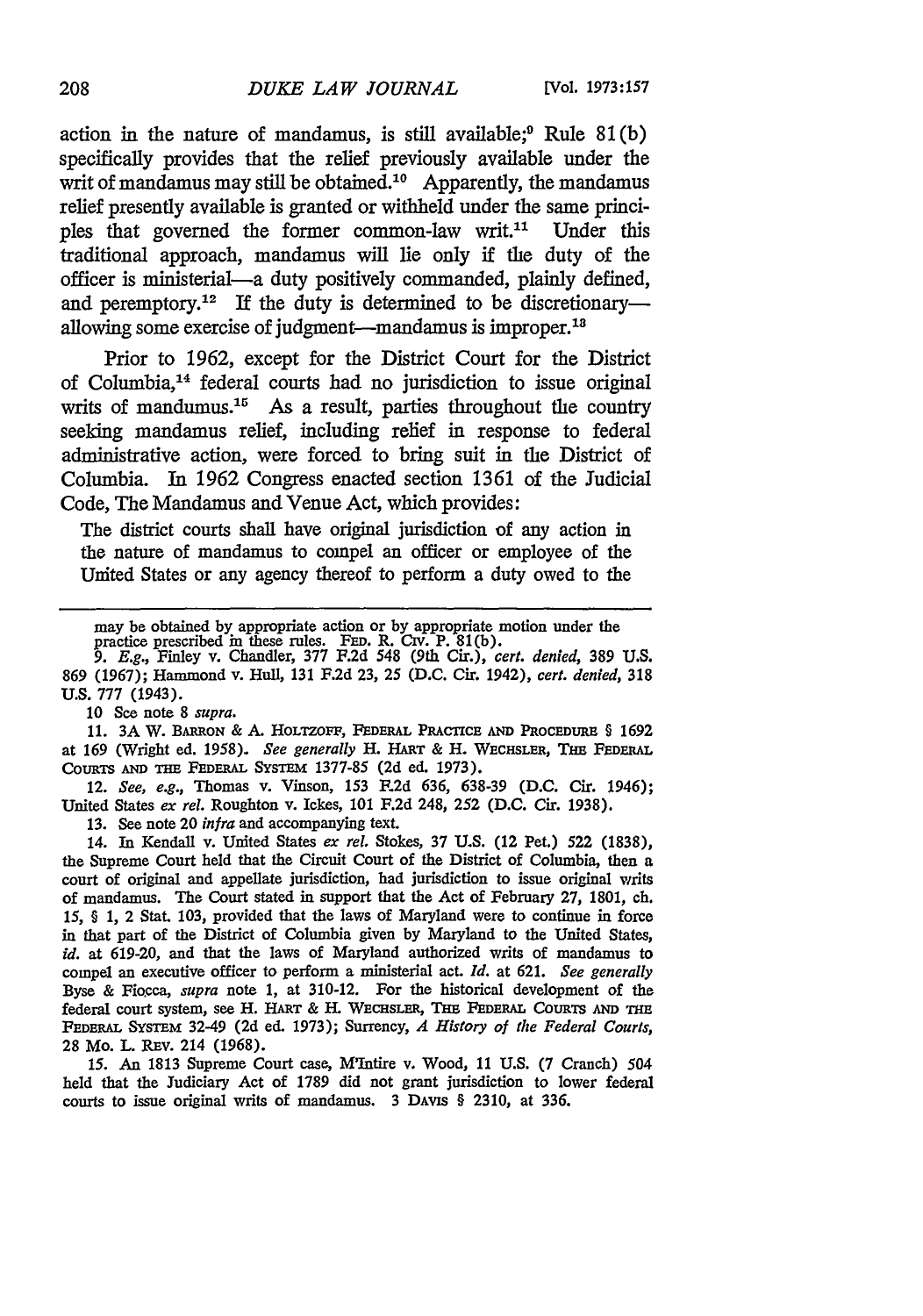## plaintiff. <sup>16</sup>

Section 1361 gives each federal district court subject matter jurisdiction of any action in the nature of mandamus and the express power to compel a government official or agency to perform an affirmative duty.<sup>17</sup> The purpose of section 1361 was not to expand judicial review of federal administrative action,<sup>18</sup> but merely to make mandamus relief available in federal district courts throughout the country, thus alleviating the inconvenience of bringing an action only in the District of Columbia.19 However, by extending the power to issue original writs of mandamus throughout the federal court system, the Mandamus and Venue Act forced all district courts to contend with the traditional difficulties of mandamus.

Courts have adopted two approaches in construing the duty element required for mandamus under section 1361. Under the first approach, the court makes the traditional determination of whether the alleged duty is ministerial or discretionary. If the duty is determined to be ministerial in nature, mandamus will issue. However, if the administrative action sought to be compelled is found to be discretionary, the court will find itself lacking in jurisdiction under section 1361. This first approach seems to have been approved by many courts which have dealt with the problem in recent years.<sup>20</sup> In some of these decisions, courts have specifically

17. When the bill was being considered, the Justice Department proposed a draft which was different in an essential respect. Instead of the words "duty owed to the plaintiff," 28 U.S.C.  $\frac{6}{5}$  1361 (1970), the Jnstice Department bill contained the words "a ministerial duty owed to the plaintiff under a law of the United States." S. REP. No. 1992, 87th Cong., 2d Sess. 7 (1962). The Justice Department's proposed bill would have, in effect, directly and positively incorporated the traditional ministerial-discretionary distinction into section **1361.** The sponsors feared that the proposed insertion of the word "ministerial" would resurrect the ministerial-discretionary distinction, Byse & Fiocca, *supra* note 1, at 316; and the bill passed into law without the insertion. *Id.* at 317-18; see 108 Cong. REC. 20079 (1962). For a discussion of the legislative history of section 1361, see Byse & Fiocca, *supra* note 1, at 313-18; Jacoby, *supra* note 7, at 20-23.

**18.** Byse & Fiocca, *supra* note 1, at 319. *See* Jacoby, *supra* note 7, at 21-22.

19. *See id.* at 19.

20. Within the last three years, a significant number of courts have denied mandamus under section 1361 in opinions which indicated that mandamus could be employed only to compel an administrator to perform a duty that is ministerial in nature. Keeny v. Secretary of the Army, 437 F.2d 1151 (8th Cir. **1971)** (former serviceman brought action to compel correction of his military record); Yahr v.

**<sup>16. 28</sup> U.S.C.** § **1361 (1970).** For insight into mandamus in state courts, see Norvell & Sutton, *The Original Writ of Mandamus in the Supreme Court of Texas,* **1 ST.** MARY's **LJ.** 177 (1969); Comment, *Noteworthy Developments in California's Administrative Mandamus, 8 CALIF. WEST. L. REV. 301 (1972).*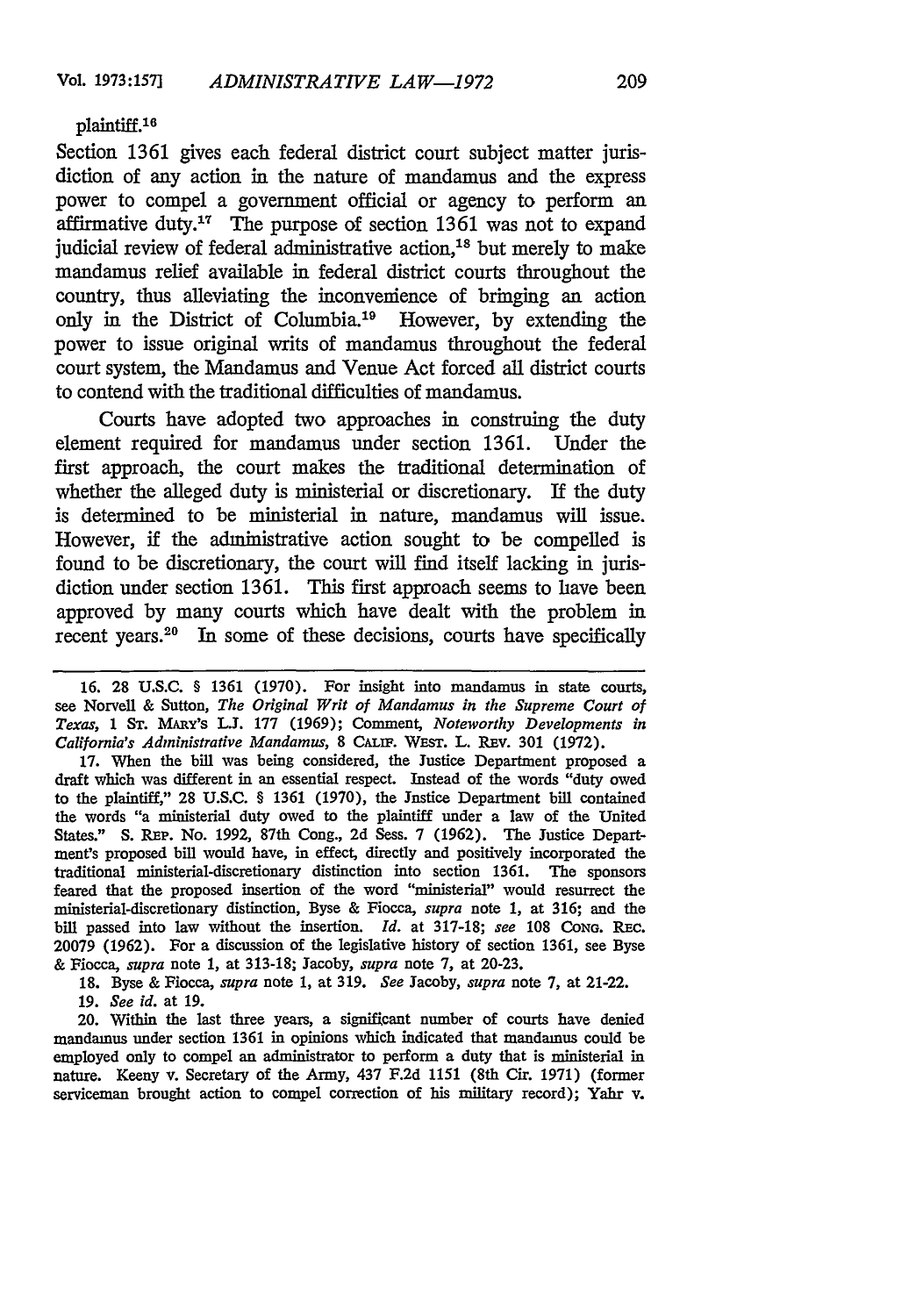indicated that the ministerial duty requirement precludes judicial review under section 1361 *even if* an administrator *abuses* his discretion.<sup>21</sup>

Under the second approach adopted by courts when construing the duty element for mandamus, the court first determines whether the duty alleged to be owed is ministerial or discretionary. If the duty is found to be ministerial in nature, mandamus will lie as in the first approach. However, even if the duty is found to be discretionary, the court will further determine whether, by failing to perform the duty, the administrator exceeded the *permissible scope* of his discre-

Resor, 339 F. Supp. 964 (E.D.N.C. 1972) (servicemen brought action for injunction forbidding prohibition of right to hold meetings on military reservation and right to distribute materials in opposition to Viet Nam war); Still v. Commanding Officer, U.S. Army Reserve Center, 334 F. Supp. 617 (N.D. Ala. 1971), *vacated on other grounds,* 463 F.2d 991 (5th Cir. 1972) (reservist brought action to challenge denial of his application for discharge from Army as a conscientious objector); Schmidt v. Laird, 328 F. Supp. 1009, 1011 (E.D.N.C. 1971) (serviceman brought action for discharge from Army as a conscientious objector); Bass Angler Sportsman Soe'y v. United States Steel Corp., 324 F. Supp. 412, 416 (N.D. Ala.), *aff'd sub nom.* Bass Anglers Sportsman Soc'y, Inc. v. Koppers Co., 447 F.2d 1304 (5th Cir. 1971) (fishing association brought action to require Secretary of Army and Chief of Corps of Engineers to establish and apply standards for issuance of permits allowing deposit of refuse into navigable waters). *Cf.* McQueary v. Laird, 449 F.2d 608 (10th Cir. 1971) (resident of Rocky Mountain Arsenal area brought class action to enjoin storage of chemical and biological warfare agents). *See also* Iowa City-Montezuma R.R. Shippers Ass'n v. United States, 338 F. Supp. 1383, 1387 (S.D. Iowa 1972) (plaintiff sought jurisdiction under 28 U.S.C. § 1651(a) (1970), and not under section 1361).

Some cases state that mandamus will not lie if the action sought to be compelled is discretionary in nature. Yahr v. Resor, 339 F. Supp. 964 (E.D.N.C. **1972);** Schmidt v. Laird, 328 F. Supp. 1009 (E.D.N.C. 1971); Langston v. Ciccone, **313** F. Supp. *56,* **60** (W.D. Mo. 1970) (federal convict sought release from custody of director of United States Medical Center for Federal Prisoners, alleging lack of due process in the revocation of his parole).

21. Jarrett v. Resor, 426 F.2d 213, 216-17 (9th Cir. 1970); *accord,* Gonzales Salcedo v. Lauer, 430 F.2d 1282 (9th Cir. 1970); Yahr v. Resor, **339** F. Supp. *964* (E.D.N.C. 1972).

*The Jarrett* court stated:

The complaint in this action does not allege that defendants have failed to fulfill a plainly described ministerial duty. It alleges at most that in fulfilling their duty of acting upon his request for a discharge from the Army, they either *abused their discretion,* incorrectly found the facts, or misapplied the law. It follows that neither on its face nor in substance, can the complaint be regarded as invoking jurisdiction under section 1361.  $426$  F.2d at 216-17 (emphasis added).

For authority indicating that an abuse of discretion may be remedied by mandamus *see* W. GELLHORN & C. Bysn, ADMnnSmrA= LAW, CAsns **AND** Comrssn 120 (5th ed. 1970); **JAFFE** 182. Arguably courts utilizing the second approach (see notes **22-23** *infra* and accompanying text) are making a determination of whether or not there has been an abuse of dis.cretion. See note **38** *infra.*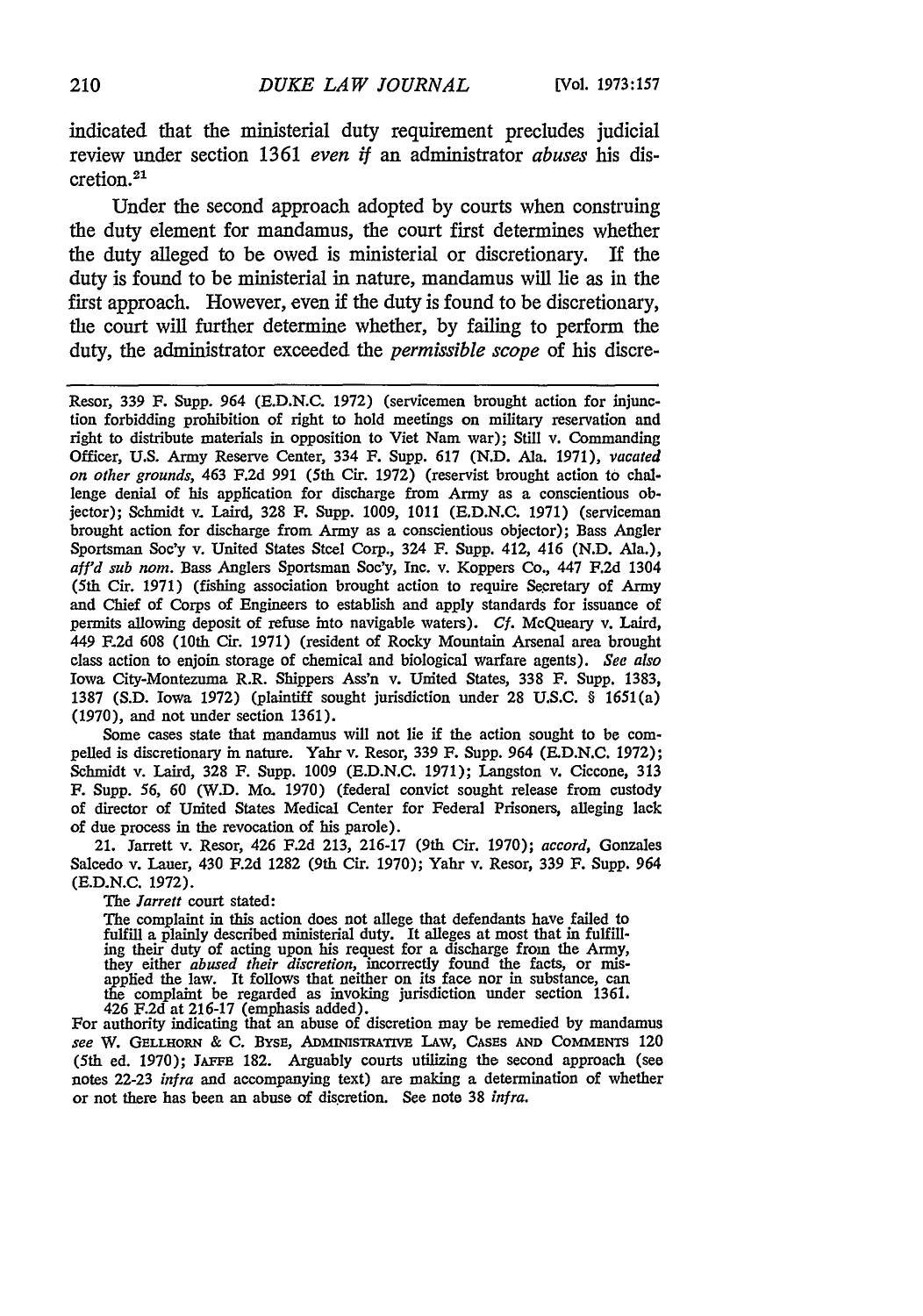tion.22 The court will typically examine the statute granting the authority to the administrator, the congressional purpose, and other data such as the pertinent administrative regulations, in order to delineate the boundaries within which the officer may permissibly exercise his discretion; if those bounds are exceeded, mandamus will  $he.$ <sup>23</sup>

A 1972 district court case clearly demonstrates that a court utilizing the first approach will consider itself to be without subject matter jurisdiction if no ministerial duty is shown, even though an *abuse* of discretion is indicated. In *Yahr v. Resor,24* plaintiff soldiers brought an action for mandamus against the Secretary of the Army and the Commanding General of Fort Bragg, alleging that they were being deprived of certain First Amendment rights<sup>25</sup> under allegedly unconstitutional military regulations.<sup>26</sup> After noting that the military regulations had previously been declared constitutional,27 the District Court for the Eastern District of North Carolina held that it was without subject matter jurisdiction under section 1361. The court stated that before mandamus may issue it must be clear that the duty of the federal officer "be ministerial, plainly defined, and peremptory."<sup>28</sup> The court then stated that although an abuse of discretion is a legally cognizable wrong, a writ of "[m]andamus is not a proper remedy to challenge abuse of discretion. '29 Thus, in *Yahr,* the court was unwilling to examine the action of the federal officer even to determine whether he had acted arbitrarily and abused his discretion; the court found itself without jurisdiction under section 1361 because the actions complained of were committed in the exercise of a discretionary function and were not "merely ministerial involving a clear and peremptory duty to plaintiffs." $30$  Under the first ap-

- 29. *Id.* See note 21 *supra.*
- 30. 339 F. Supp. at 967.

<sup>22.</sup> See note 42 *infra* and accompanying text.

<sup>23.</sup> The commentators have shown near unanimity in advocating an examination of the scope of discretion employed in the second approach. Byse & Fiocca, *supra* note 1, at 333-34; 3 **DAvis** § 23.11, at 360-61 (advocating the use of equitable principles to determine scope of review); **JAFFE** 181-83. Likewise, the commentators uniformly criticize the ministerial-discretionary distinction employed in the first approach. Byse & Fiocca, *supra* note 1, at 333-34; 3 DAvis § 23.12, at 361; **JAFFE** 181.

<sup>24. 339</sup> F. Supp. 964 (E.D.N.C. 1972).

<sup>25.</sup> Plaintiffs alleged that they were denied the right to hold public meetings and distribute anti-war materials on the military reservation. *Id.* at 966.

<sup>26.</sup> *Id.*

<sup>27.</sup> *Id.* at 967.

<sup>28.</sup> *Id.*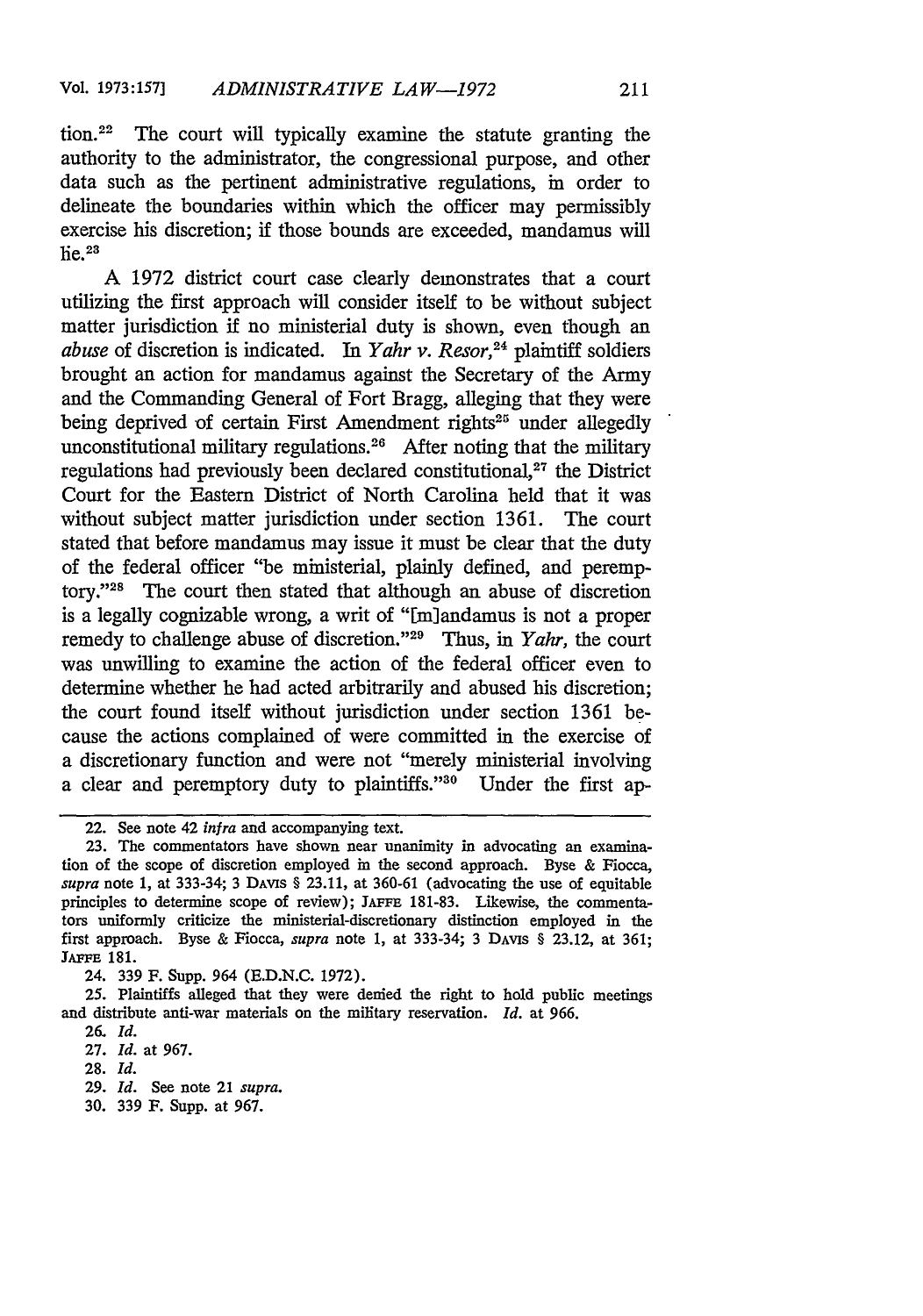proach, as set out by the *Yahr* case, even if an administrator were clearly to act in a manner inconsistent with the powers granted to his discretion, mandamus would not lie.

The second approach was employed in 1972 by the Second Circuit Court of Appeals in *Lovallo v. Froehlke.31* Lovallo, a soldier, petitioned for a writ of habeas corpus to compel the Army to discharge him as a conscientious objector.<sup>32</sup> When the District Court for the Southern District of New York granted the writ, the Army placed Lovallo on leave status<sup>33</sup> and appealed the adverse decision. The Second Circuit subsequently reversed and dismissed the petition.34 For several months after the appellate decision, the Army failed to order Lovallo back to active duty;<sup>35</sup> however, such an order was issued one day *after* Lovallo's original term of enlistment had expired.<sup>36</sup> The Army contended that the leave period was excludable from and would not count toward fulfillment of plaintiff's obligated term of duty. The plaintiff thereupon brought an action for mandamus to compel the Secretary of the Army to order his discharge. The court indicated that the question in the case was whether the three month delay in the issuance of the Army orders was an abuse of discretion so gross as to justify issuance of a writ of mandamus to release him;<sup>37</sup> the court held that it was not.<sup>38</sup> Unlike the court in *Yahr,* the court did not merely utilize the traditional ministerial-discretionary approach; rather, it made a determination of the permissible scope of discretion.3 9 In so doing, the *Lovallo* court

33. *See id.* at 341-42. Contrary to the order of the appellate court that he was to "remain on leave status," *id,* the Army subsequently ordered Lovallo "released from the custody and control of the Army" without granting him a discharge; therefore, Lovallo "found himself out of the Army, 'released from military control,' though without being released from active military duty or discharged to reserve status," *Id.* at 343.

34. Lovallo v. Resor, 443 F.2d 1262 (2d Cir. 1971).

35. Lovallo was on leave status for more than six months after the habeas corpus order was reversed. 468 F.2d at 346.

37. *Id.*

38. *Id.* at 346. The court stated that the Army's inaction was sensible during the ninety days following the court's reversal of the habeas order, the period during which Lovallo could have petitioned for certiorari. *Id.*

39. Id. at 345-46. The court cited United States ex rel. Schonbrun v. Commanding Officer, 403 F.2d 371 (2d Cir. 1968), *cert. denied,* 394 U.S. 929 (1969), for the proposition that the court would not "undertake 'civilian review of discretionary action by the military' in so-called 'hardship cases.'" 468 F.2d at 344. However, the court noted that Schonbrun was distinguishable. Since the court

<sup>31. 468</sup> F.2d 340 (2d Cir. 1972).

**<sup>32.</sup>** *Id.* at 341.

*<sup>36.</sup> Id.* at 343.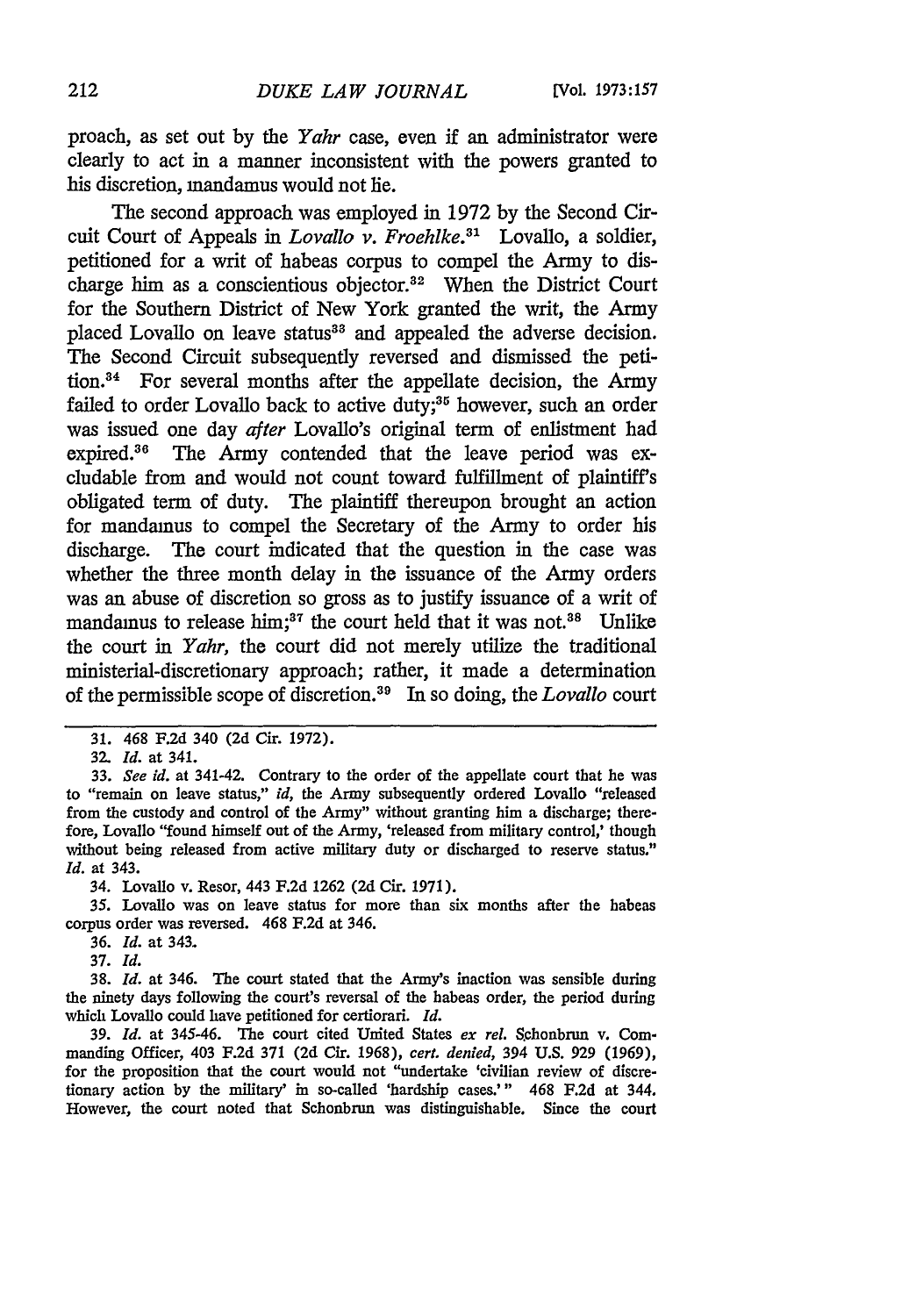looked to the relevant circumstances<sup>40</sup> in determining that the issuance of Army orders was an act within the permissible bounds of discretion.41 This second approach typifies the reasoning utilized in recent Second Circuit cases. $42$  as well as in several cases decided out-

might "properly examine whether the Army has followed its own regulations" it could certainly determine the effect of the court's own mandate, the dismissal of the habeas corpus appeal. *Id.*

40. In determining that the discretion granted to the Secretary of the Army had not been abused, the court looked to the plaintiff's oath of enlistment, a statute defining active duty, and the effect of the delay on the plaintiff. *Id.* at 345-46.

41. In addition, the Court recommended the formulation of an army regulation prescribing the procedure for recall of a soldier who was granted a writ of habeas corpus which was later reversed on appeal. *Id.* at 346.

**42.** A series of recent decisions in the Second Circuit has indicated, at least in dicta, adherence to the second approach. In Casarino v. United States, 431 F.2d 775 **(2d** Cir. 1970), the court of appeals indicated that the standard of "rational exercise" would be utilized to ascertain whether or not a discretionary action was beyond the reach of mandamus under section 1361. The court held that an Air Force decision to call the plaintiff physician to active duty as a general medical officer was within the province of a "rational exercise of discretion," and declined to grant relief. *Id.* at 777.

In Nixon v. Secretary of Navy, 422 F.2d 934 **(2d** Cir. 1970), a Navy enlisted man brought an action for mandamus to cancel an enlistment extension agreement, alleging that he had received none of the benefits for which the extension was executed. Denying relief, the court held that the ruling of the Chief of Naval Personnel in denying the cancellation was not so arbitrary as to justify judicial intervention. The court, however, expressed the caveat that official military conduct may "go so far beyond the limits of what may be considered a rational exercise of discretion as to call for mandamus." *Id.* at 939. In its determination of whether or not mandamus would lie, the court viewed rationality as the standard against which to measure the exercise of discretion. *See also* Feliciano v. Laird, 426 F.2d 424 **(2d** Cir. 1970); Stone v. Jennings, 318 F. Supp. 1379 (S.D.N.Y. 1970).

In Leonhard v. Mitchell,  $- F.2d - (2d Cir. 1973)$ , a divorced husband brought an action for mandamus to compel a Justice Department attorney, who had arranged secret relocation and new identities for the husband's former wife and children after the wife's new husband testified against members of an organized crime syndicate, to disclose to the former husband the new location and identities of his children. The Second Circuit Court of Appeals stated that while traditionally mandamus was appropriate to compel officials to comply with the law only when no discretion was involved in that compliance, decisions construing section 1361 have also held that official conduct can go so far beyond any rational exercise of discretion as to call for mandamus. Therefore, the court must determine the *scope of discretion* when considering a request for relief under section 1361. The court, however, denied relief because section 1361 requires a duty owed by a government official. The husband had relied only upon the due process clause of the fifth amendment to establish the duty, claiming that the clause protects the liberty of parents to raise their children as they see fit, free from federal interference. The court stated that this contention went too far, *id.* at **-,** and that having found no violation of statutory or constitutional rights, *id.* at **-,** a federal ourt is without jurisdiction to issue a mandamus order. *Id.* at --

**In** Fifth Avenue Peace Parade Comm. v. Hoover, 327 F. **Supp. 238** (S.D.N.Y.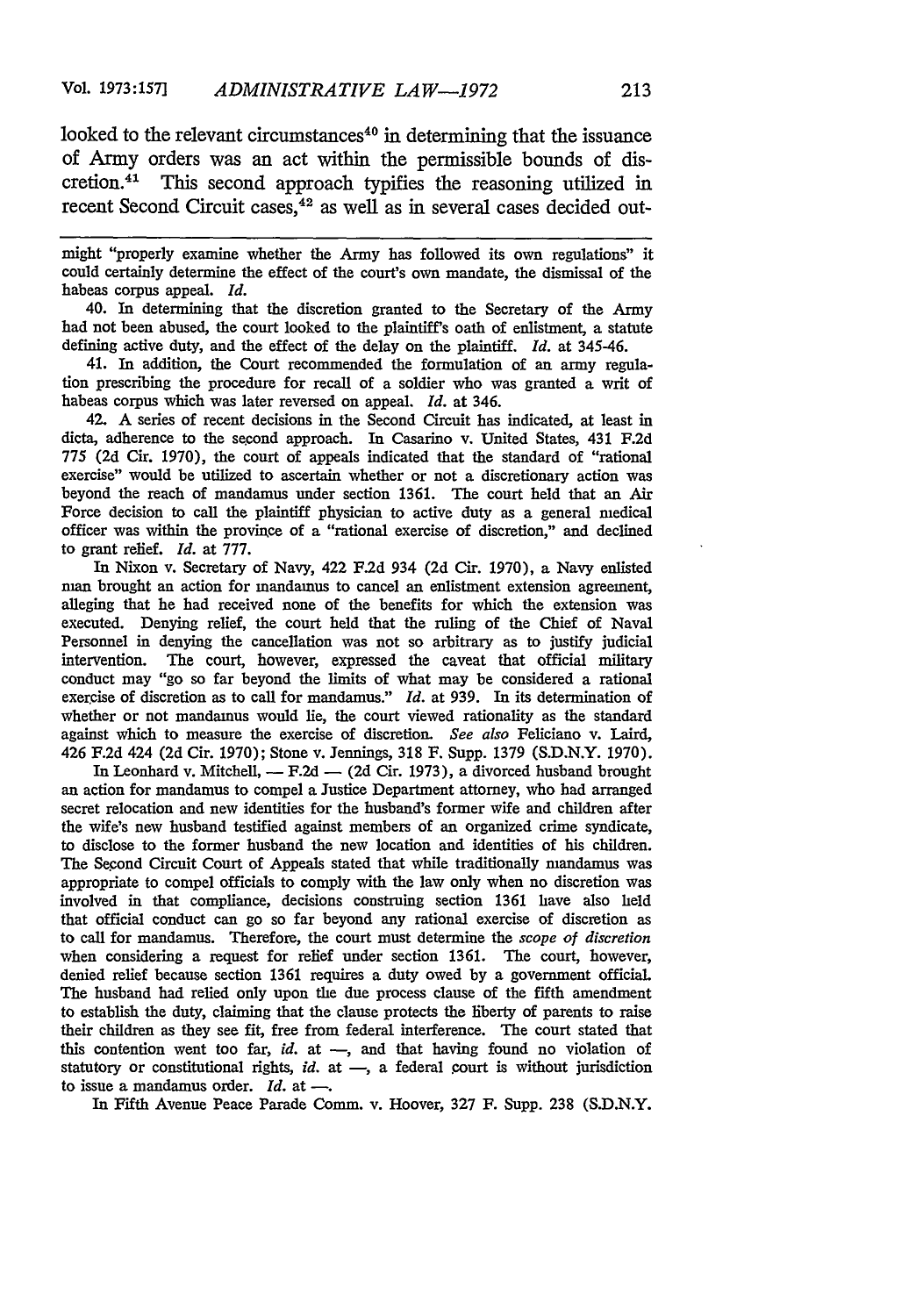1971), a district court denied the defendant's motion to dismiss an action for the return of copies of plaintiff's checks and back records seized by the FBI. In denying the existence of jurisdiction under a section 1361 mandamus theory, the court stated that "[n]ormally, acts of discretion are not subject to mandamus, although officials may occasionally go so far *beyond their discretion* as to warrant judicial interference." *Id.* at 242 (emphasis added). The court thus evidenced a willingness to look beyond the determination of whether an administrative action was ministerial or discretionary and to examine the scope of discretion to determine if the act sought to be compelled was outside that scope. The court nevertheless revealed a simultaneous recognition of the traditional theory, stating that mandamus under section **1361** was appropriate "only to review ministerial acts. . . **."** *Id.*

In Cortright v. Resor, 325 F. Supp. 797 (E.D.N.Y. 1971), mandamus was ordered by a district court to cancel the transfer orders of members of the **U.S.** Army Band who alleged they were transferred as a result of their antiwar activity. The court stated that discipline which was otherwise lawful becomes illegal when utilized to suppress first amendment (free speech) rights. In response to the defense that no mandamus jurisdiction existed because the actions complained of were discretionary, the court answered:

It is equally well established that mandamus may be used to correct abuse of discretion by a federal officer, particularly if the abuse constitutes a violation of constitutional rights.

The instant action has at its heart allegations that military officers acted so as to violate [plaintiff's] constitutional rights . **. .** . If these allegations have merit, the military officers acted outside the scope of their discretionary authority. *Id.* at 812 (citations omitted).

The district court indicated that an examination of the scope of discretion of the Secretary of the Army was proper, that this examination revealed that the limits of his discretion had been exceeded, and that mandamus was proper to reverse his action, albeit discretionary. The court of appeals, however, reversed. Cortright v. Resor, 447 **F.2d** 245 (2d Cir. 1971), *cert. denied, 405* U.S. 965 (1972). In an opinion that likewise recognized that a determination of the scope of discretion was necessary, the court held that this scope had not been exceeded. The court recognized that Army personnel had a right of protest, but that the Army likewise had a right to maintain the effectiveness of its military units. The court of appeals reversed because it felt that the Army had a "large scope" of discretion in striking a balance between the conflicting rights and that the Army had not overstepped its "bounds." *Id.* at 255.

A careful reading of these cases indicates that a strong argument can be made that phrases such as action beyond a "rational exercise of discretion," acts "beyond their discretion," and action "outside the scope" of discretionary authority, are used synonymously with "an abuse of discretion." Although Byse and Fiocca, *supra* note 1, at 335 n.99, recognize the "difficult subtle and controversial questions that lie behind the expression 'scope of the delegated power' (or 'authority' or 'discretion')," *id.* at 335 n.99, they too have employed "abuse of discretion" where "action beyond the scope of discretion" would seemingly be equally applicable. *Id.* at 350. For example, courts which have defined "abuse of discretion" in the context of mandamus have indicated that the writ will issue to correct "an abuse of discretion," which is "not the exercise of discretion, but Action beyond the limits of discretion." Palmer v. Fox, 118 Cal. App. 2d 453, 456, **258** P.2d 30, 33 (Dist. Ct. App. 1953); *accord,* Browning v. Dow, 60 Cal. App. 680, 682, 213 P. 707, 708 (Dist. Ct. App. 1923). What is most significant, however, is that no matter what term a particular court utilizes in its examination, courts utilizing the second approach examine *the extent of permissible discretion,* whereas courts utilizing the first approach do not.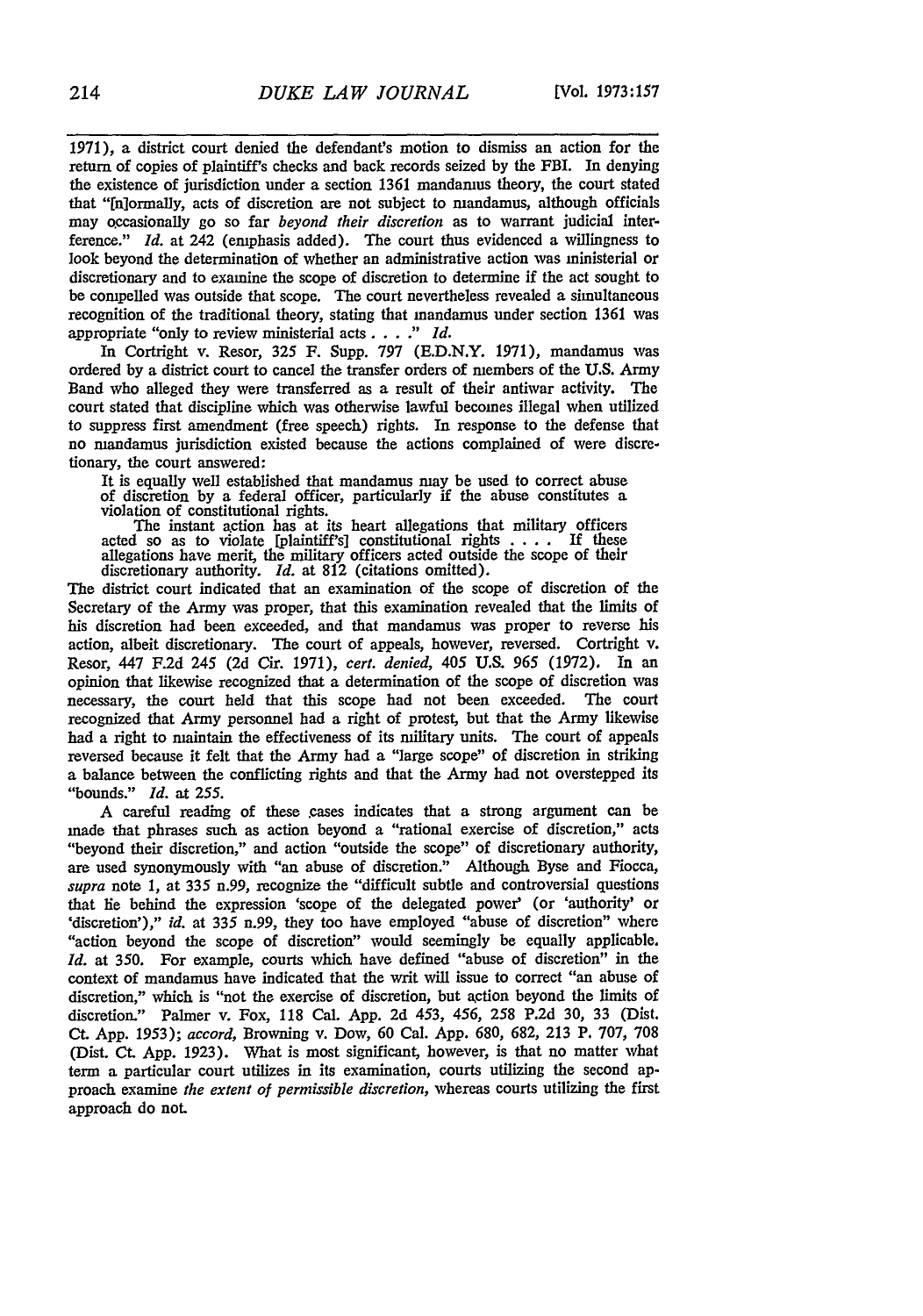side the Second Circuit.<sup>43</sup>

When faced with actions for mandamus under section **1361,** courts should employ the second approach-looking beyond a mere determination of whether the duty owed is within the discretion of the administrator and deciding whether the scope of discretion has been exceeded. Professor Davis has argued that

43. A small number of cases outside the Second Circuit involving mandamus under section **1361** have demonstrated a willingness to utilize the second approach. The Court of Appeals for the District of Columbia Circuit in Peoples v. USDA, 427 F.2d 561 (D.C. Cir. 1970), held that poor people in the State of Alabama were entitled to maintain an action against the Department of Agriculture to raise objections to the administration of the Food Stamp Act of 1964. The court interpreted section 1361 as permitting district courts generally to issue corrective orders when federal officials are not acting "within the zone of their permissible discretion but are abusing their discretion . . . ," *id.* at *565,* and remanded the case to the district court to rule on the "nature and scope" of the Secretary of Agriculture's discretion. *Id.* at 566. The district court was further instructed that even if it should conclude that the matter involved was committed to the discretion of the Secretary, the district court should also express its views as to whether the Secretary's exercise of discretion was consistent with the pertinent statute and the Constitution in the event the exercise of discretion is held subject to judicial review. *Id.* The *Peoples* court thus indicated that an examination of the scope of discretion of the administrator was necessary; in a supplemental opinion, however, the court of appeals backed off considerably. In response to the defendant's contention that if it were determined that Congress had committed the administration of the Food Stamp Program to the Secretary, a ruling as to whether he exercised proper discretion would be unnecessary, the court issued a supplemental opinion and held that the district court's view on the claim of abuse of discretion was "not . . . imperative." *Id.* at 567. Although clouded by the supplemental opinion, *Peoples* can fairly be read to support the position that a court must not merely determine whether an action is ministerial or discretionary, but should also determine, if the act sought to be compelled or retracted is discretionary, the permissible scope of discretion. By using the language "where Federal officials are not acting within the zone of their permissible discretion but are abusing their discretion or otherwise acting contrary to law . . ." *id.* at *565,* the *Peoples* court also gave weight to the argument that action outside the "zone of permissible discretion," at least in the context of an action for mandamus, may be synonymous with an "abuse of discretion." See note 42 *supra.*

A Third Circuit case, Davis v. Shultz, 453 F.2d 497 **(3d** Cir. 1971), indicated a similar willingness to examine the scope of discretion of an administrator (the Secretary of Labor), and it affirmed the dismissal of an action brought by a discharged Neighborhood Youth Corps trainee. The court stated that the "plaintiff has claimed no such variance from the permissible scope of discretion granted to [the] Secretary . **. . ."** *Id.* at 502. The court also indicated, without citation, that "Ithe *majority* view is that in certain limited cases a § 1361 action may be used to compel the performance of an act committed to discretion." *Id.*

A recent Fourth Circuit decision, Burnett v. Tolson, No. 72-1545 (4th Cir., Feb. 21, 1973), stated in dictum that determining a particular duty to be discretionary "does not necessarily resolve the question of the availability of mandamus." *Id.* at 9 n.8. Terming the ministerial-discretionary dichotomy as "not very helpful in analysis," *id.* at 12, the court seemed to be rejecting the first approach.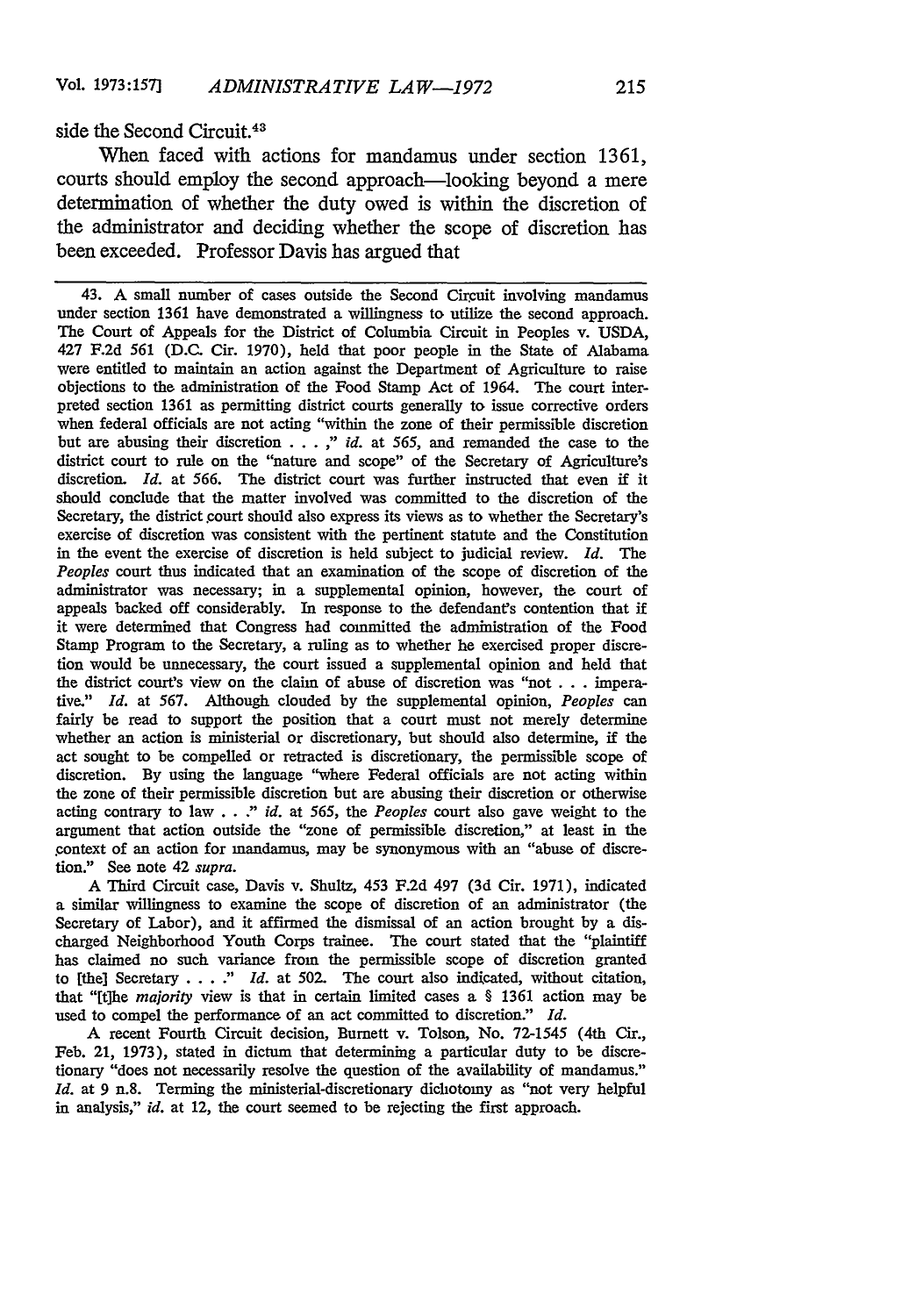[t]he law resting upon the ministerial discretionary distinction is **.. .** undesirable in that it prevents the use of judicial skills on the very questions of interpretation on which those skills are most needed **....** <sup>44</sup>

When a mandamus action under section 1361 is brought, a court necessarily must resolve whether the action in question is ministerial or discretionary. The distinction itself is often not clearly defined, for, while almost all administrative actions involve some elements of discretion, few are entirely discretionary;<sup>45</sup> a court which has adopted the first approach, purporting to grant relief only when the duty is ministerial, would seem to be restricting mandamus to those situations where the duty is only slightly or insubstantially discretionary. Since this ministerial-discretionary determination must be made in all cases, it would require little additional effort to delineate-once the act sought to be compelled or retracted is found discretionary in naturethe permissible scope of discretion, and to determine whether that scope has been exceeded.

A judicial determination of the permissible scope of discretion would be beneficial in several respects. First, this determination would set out the parameters of the scope of action and would thereby establish guidelines for future conduct. Second, if the permissible scope has been exceeded, a remedy can be afforded an injured litigant who might otherwise be denied one. Also, in most cases, petitioners do not allege that the defendant official was granted *no* discretion, but rather that the withholding of the relief sought by the petitioner is an improper use of the discretion granted; courts utilizing the first approach never reach this question.<sup>46</sup> The proper question for

<sup>44. 3</sup> DAVIS § 23.11, at 354 (1958). Professor Jaffe has commented: "IThe notion that each administrative act can be classified a priori either as 'ministerial' or 'discretionary' is unsound and unworkable." **JAFFE 181.** Byse and Fiocca have stated that "[p]erhaps the most effective step in the development of a rational law of mandamus would be judicial rejection or abandonment of the ministerial. discretionary distinction . **. . .**" Byse **&** Fiocca, *supra* note **1,** at 334.

<sup>45. &</sup>quot;As a mode of analysis, the ministerial-discretionary dichotomy is largely illusory because there are few federal administrative determinations that do not involve an element of discretion and few that are wholly discretionary." Byse **&** Fiocca, *supra* note **1,** at 333. Professor Jaffe is in agreement: "The classification is illusory **....**

<sup>...</sup> Most powers to act involve some elements of choice if only as to detail. On the other hand, nearly all powers to **act,** however numerous and broad the considerations relevant to choice, exclude and deny the legality of other elements as factors of choice." JAFFE 181.

<sup>46.</sup> Byse & Fiocca, *supra* note 1, at 334.